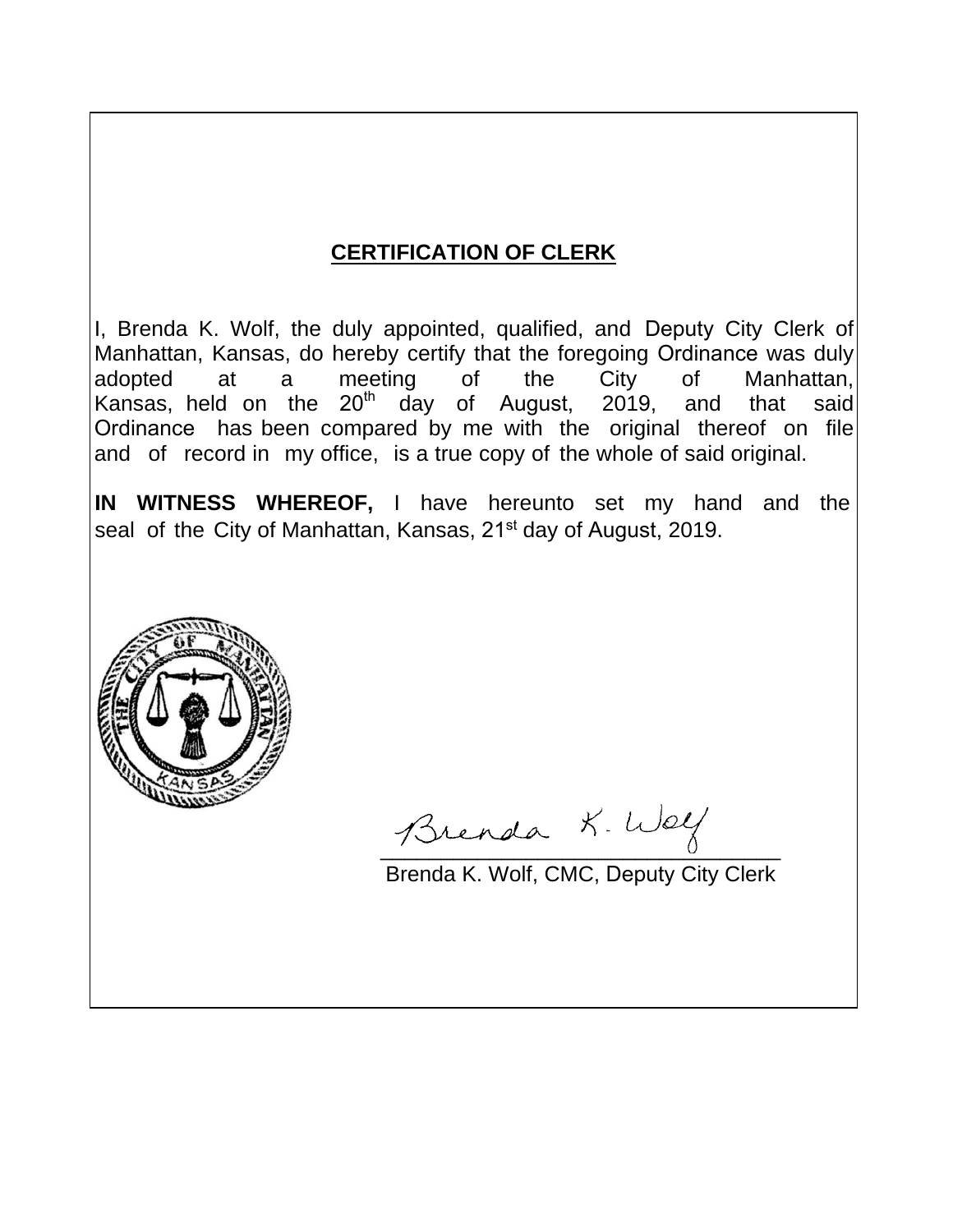

## **ORDINANCE NO. 7440**

## **AN ORDINANCE AMENDING THE FINAL DEVELOPMENT PLAN OF LEE MILL VILLAGE RESIDENTIAL PLANNED UNIT DEVELOPMENT AND ORDINANCE NO. 6628.**

**WHEREAS**, Ordinance No. 6628 was adopted by the Governing Body of the City of Manhattan, Kansas on July 3, 2007 and established the current Lee Mill Village Residential Planned Unit Development; and

**WHEREAS**, The Manhattan Urban Area Planning Board of the City of Manhattan, Kansas at a Public Hearing held on Monday, July 15, 2019, recommended amending Ordinance No. 6628 and the Final Development Plan of Lee Mill Village Residential Planned Unit Development in the City of Manhattan, Kansas, to all for single-family, two-family, three-family and four-family uses, reduce the required number of off-street parking, allow for a community building/club house on Lot 52 and change (dedicate) the existing travel easements to public rights-of-way; and

**WHEREAS**, The Manhattan Urban Area Planning Board of the City of Manhattan, Kansas and the Governing Body of the City of Manhattan, Kansas, have considered all matters set forth in Section 9-108 and Section 15-403 of the Manhattan Zoning Regulations and have found that the approval of the proposed amendment*,* subject to the restrictions, conditions, or limitations set forth hereinafter, is consistent with such matters; and

**WHEREAS**, The Governing Body of the City of Manhattan, Kansas, has considered this ordinance at two meetings;

## **NOW, THEREFORE, BE IT ORDAINED BY THE GOVERNING BODY OF THE CITY OF MANHATTAN, KANSAS, THAT:**

**SECTION 1.** The Final Development Plan of Lee Mill Village Residential Planned Unit Development and Ordinance No. 6628 are hereby amended to allow the changes to the ordinance conditions of approval.

**SECTION 2.** The tract of land ("Property") subject to this amendment is described as follows:

Lots 11A-11D to Lots 18A-18D, 26A-26D to Lots 52A-52D and Tracts 1 and 2 of Lee Mill Village, a Residential Planned Unit Development, City of Manhattan, Riley County, Kansas.

**SECTION 3.** There is hereby incorporated by reference and adopted, and enforceable, as a part hereof, all drawings and documents submitted as a part of the application, as well as the revisions of such drawings and documents, including those revisions which have been required, or approved, by the Manhattan Urban Area Planning Board or the Governing Body of the City of Manhattan, Kansas*,* except as provided in Section 4 of this Ordinance. All such documents shall be maintained, along with the application for amendment, on file in the Zoning Administrator's Office.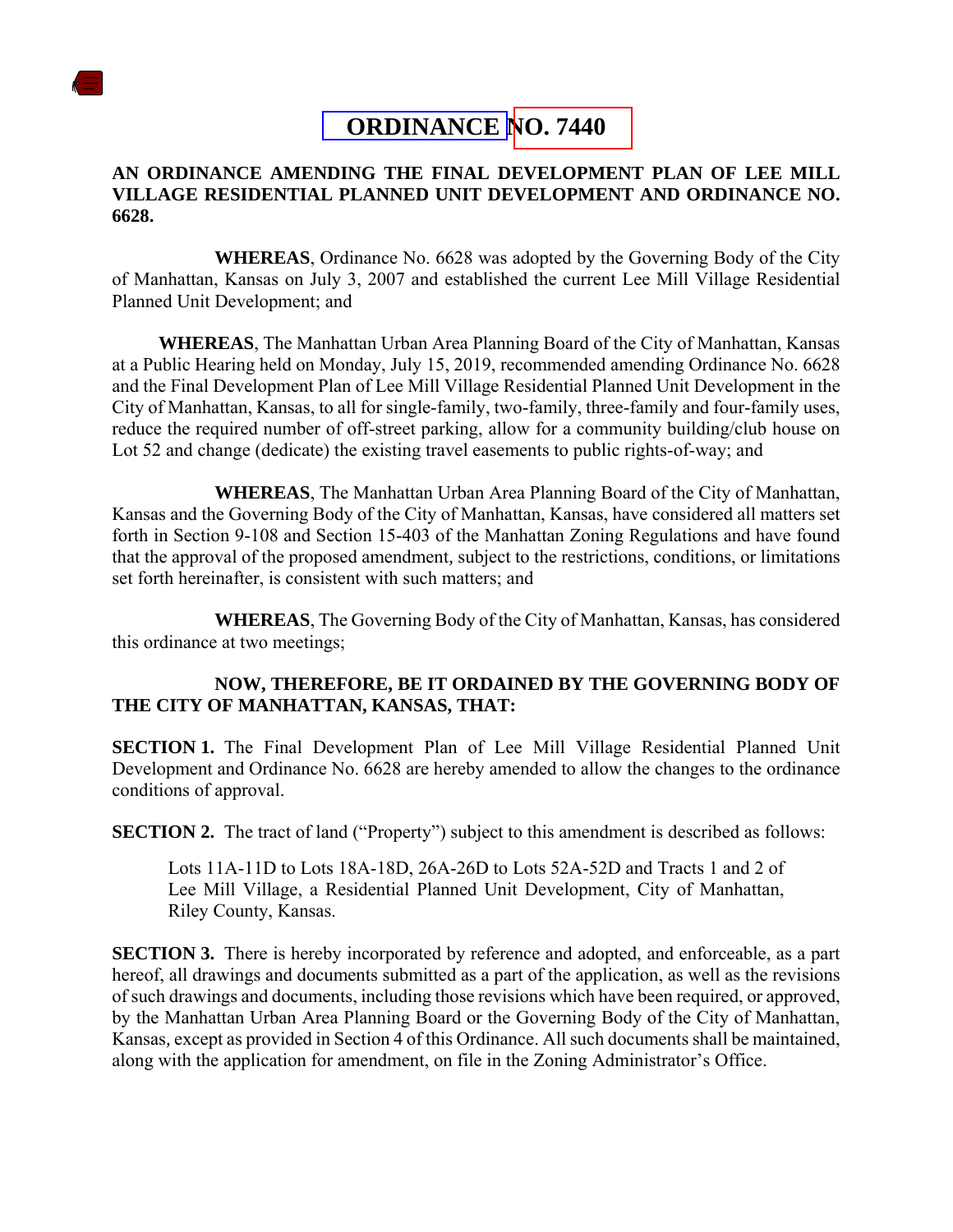**SECTION 4.** The amendment is subject to the following restrictions, conditions, or limitations, and such restrictions, conditions, or limitations shall supersede any portion of the application in conflict therewith:

- 1. Dedicate the existing travel easements to public rights-of-way, as proposed, through the replat.
- 2. Modify Condition No. 1 of Ordinance No. 6628, to broaden the range of permitted residential structural types to allow for single-family and duplex dwellings, as well as three- and four-unit townhomes.
- 3. Modify Condition No. 7 of Ordinance No. 6628 requiring 520 off-street parking spaces to now require a minimum of two (2) off-street parking spaces per dwelling unit (one in the garage and a second in the driveway).
- 4. Lot 52 may be used for a community building/clubhouse along with an adjoining offstreet parking lot on Lot 52A, or developed as residential as per condition 2 above.
- 5. All other conditions of Ordinance No. 6628, not in conflict with these conditions, shall remain in effect.

**SECTION 5.** All provisions of the application and the Final Development Plan, as submitted to and approved by the Planning Board, and all restrictions, conditions or limitations imposed hereby, however recorded, shall be considered to be covenants upon the Property and shall run in favor of the City and shall be enforceable in law or in equity by the City, without limitation on any power or regulation otherwise granted to the City by law.

**SECTION 6.** All owners, occupants and persons in charge of the property shall comply with all applicable provisions of the Manhattan Zoning Regulations as well as all provisions of the application, the Final Development Plan and all restrictions, conditions or limitations imposed by this Ordinance. Any violation of the Ordinance shall be deemed a violation of the Manhattan Zoning Regulations.

**SECTION 7.** All provisions of Ordinance No. 6628 that are not in conflict with this amendment shall remain in force.

**SECTION 8.** This ordinance shall take effect and be in force from and after its passage and publication in The Manhattan Mercury.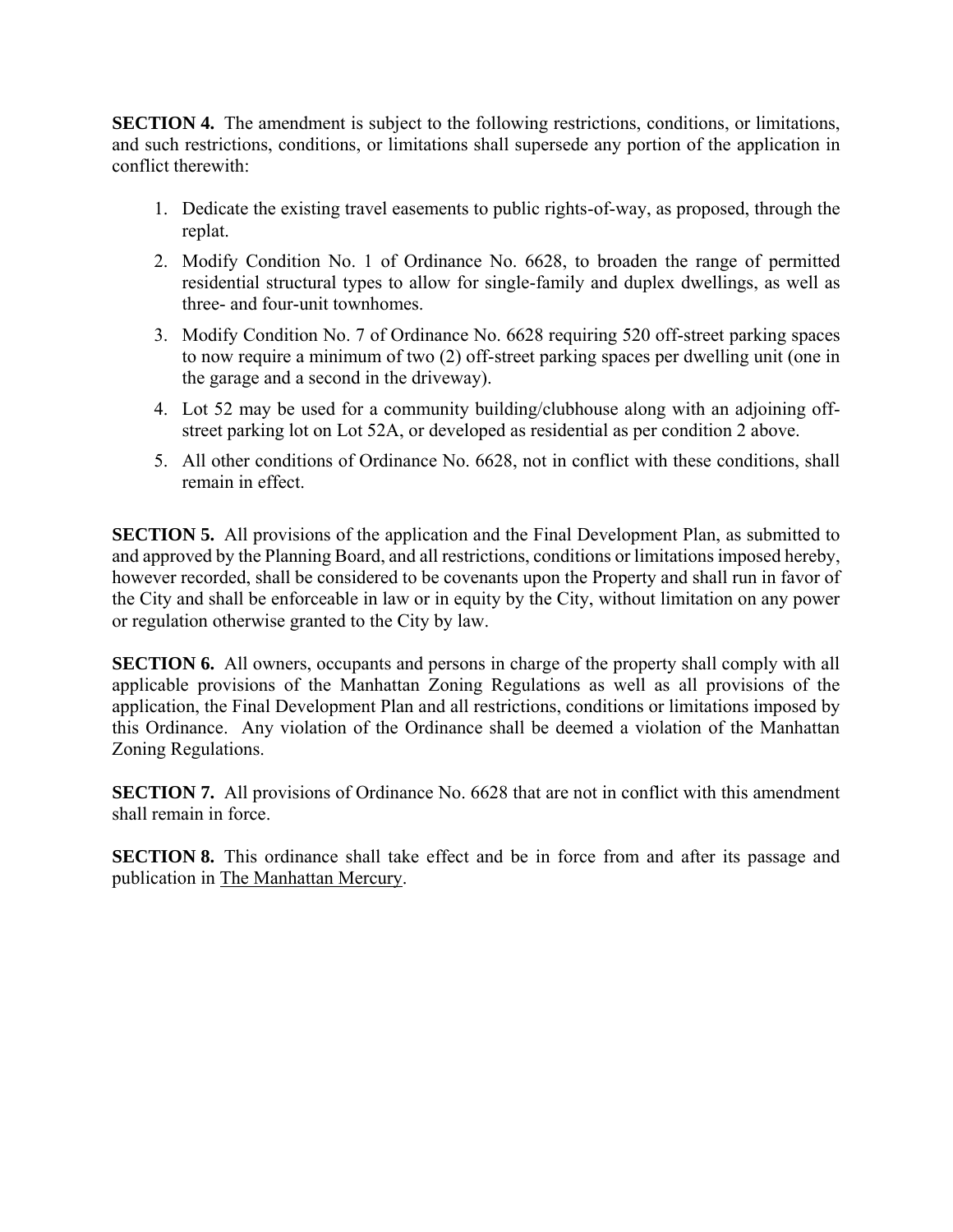PASSED AND ADOPTED BY THE GOVERNING BODY OF THE CITY OF MANHATTAN, KANSAS, THIS 20TH DAY OF AUGUST, 2019.

Michael L. Dodson, Mayor

**ATTEST:** 

**MMC, City Clerk** Gary S.